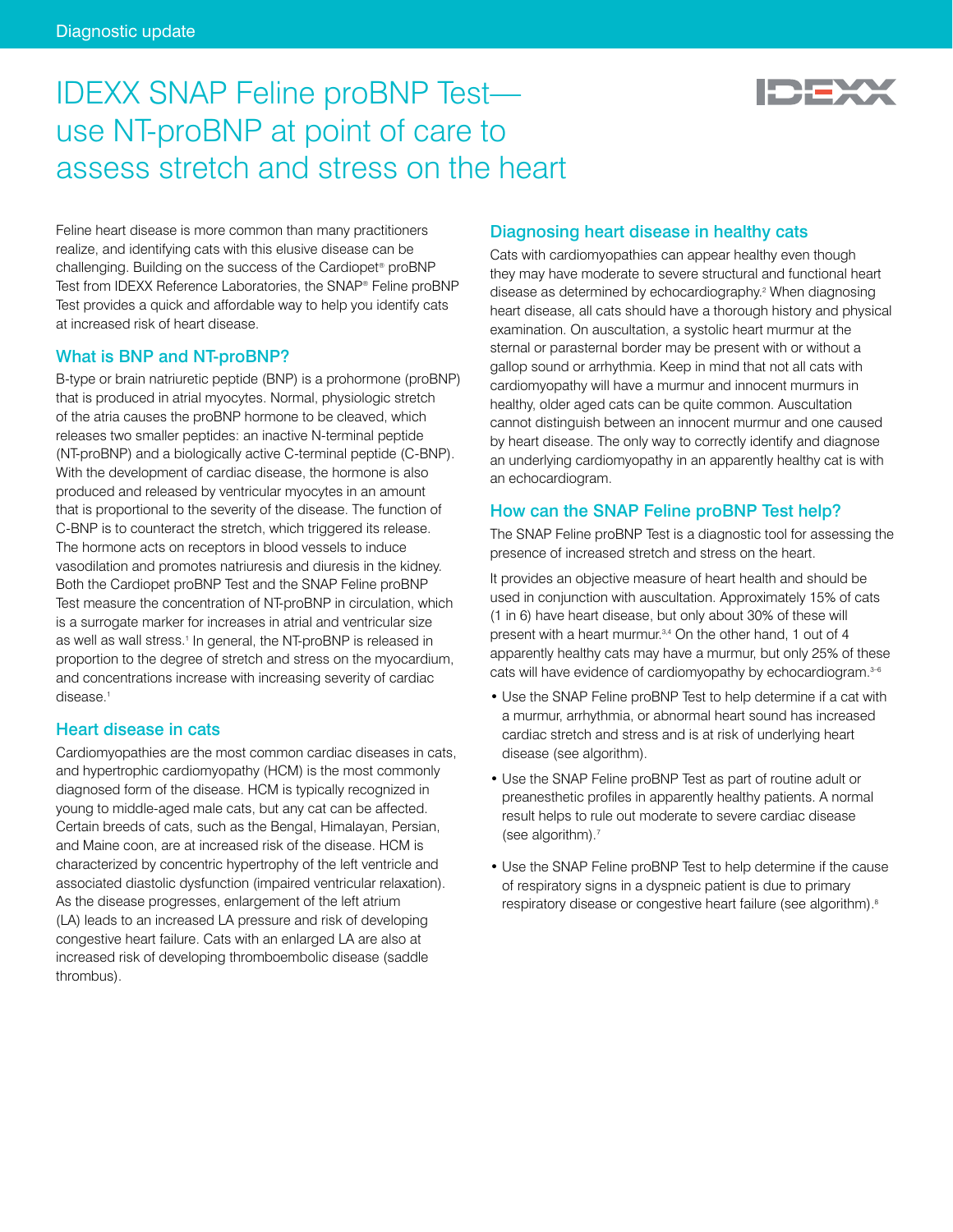## Algorithm for identifying heart disease in asymptomatic cats



\*Hyperthyroidism and systemic hypertension can have secondary effects on the heart and lead to increases in NT-proBNP concentrations. The presence of severe azotemia consistent with IRIS CKD Stage 3 disease could also result in increased NT-proBNP concentrations due to reduced renal clearance of the peptide. Echocardiography is recommended for the diagnosis and management in the cat. Thoracic radiographs and ECG may also be considered.

# Interpreting SNAP Feline proBNP Test results

The SNAP Feline proBNP Test uses the same detection reagents as the Cardiopet proBNP Test but provides results in 10 minutes. The result is displayed as a colored sample spot that is compared to a reference spot. If the color intensity of the sample spot is lighter than the color intensity of the reference spot, then the NT-proBNP concentration is <150 pmol/L and is considered normal for the SNAP test. If the color intensity of the sample spot and the reference spot are equal, the transition point (cutoff) on the SNAP test, then the NT-proBNP concentration is 150–200 pmol/L and is considered abnormal. When the color intensity of the sample spot is darker than the reference spot, then the NT-proBNP concentration is typically >200 pmol/L (figure 1).

**Figure 1.** Comparison of the color intensity of SNAP Feline proBNP Test's sample spot to potential Cardiopet proBNP Test results

| <b>SNAP Feline</b><br>proBNP Test | <b>Normal</b>                                     | <b>Abnormal</b>                                        |                                                  |
|-----------------------------------|---------------------------------------------------|--------------------------------------------------------|--------------------------------------------------|
|                                   |                                                   |                                                        |                                                  |
|                                   | Sample spot is<br>lighter than<br>reference spot. | Sample spot is<br>the same color as<br>reference spot. | Sample spot is<br>darker than<br>reference spot. |
| <b>Cardiopet</b><br>proBNP Test   | $<$ 150 pmol/L                                    | 150-200 pmol/L                                         | $>$ 200 pmol/L                                   |

# What does an abnormal SNAP Feline proBNP Test result mean?

An abnormal SNAP Feline proBNP Test result indicates increased stretch and stress on the myocardium and the need for additional diagnostics. Follow up an abnormal SNAP result with a Feline Cardiopet proBNP Test at IDEXX Reference Laboratories to obtain a quantitative concentration of NT-proBNP for monitoring.

- In a cat with respiratory signs, an abnormal SNAP Feline proBNP Test result is consistent with the presence of congestive heart failure. In a study of 40 cats with pleural effusion, the SNAP test was found to be 95.2% sensitive and 87.5% specific for identifying cats in congestive heart failure.<sup>8</sup>
- In an apparently healthy cat, abnormal NT-proBNP results should be evaluated in the context of total  $T_4$  concentration and blood pressure because systemic hypertension and hyperthyroidism can have secondary effects on the cardiovascular system and lead to increases in NT-proBNP concentrations. The presence of severe azotemia consistent with International Renal Interest Society (IRIS) Chronic Kidney Disease (CKD) Stage 3 disease could also result in increased NT-proBNP concentrations due to reduced renal clearance of the peptide.
- An abnormal SNAP Feline proBNP Test or quantitative Cardiopet proBNP Test can be used to help encourage compliance with an echocardiogram in those asymptomatic cats at risk of underlying cardiac disease.